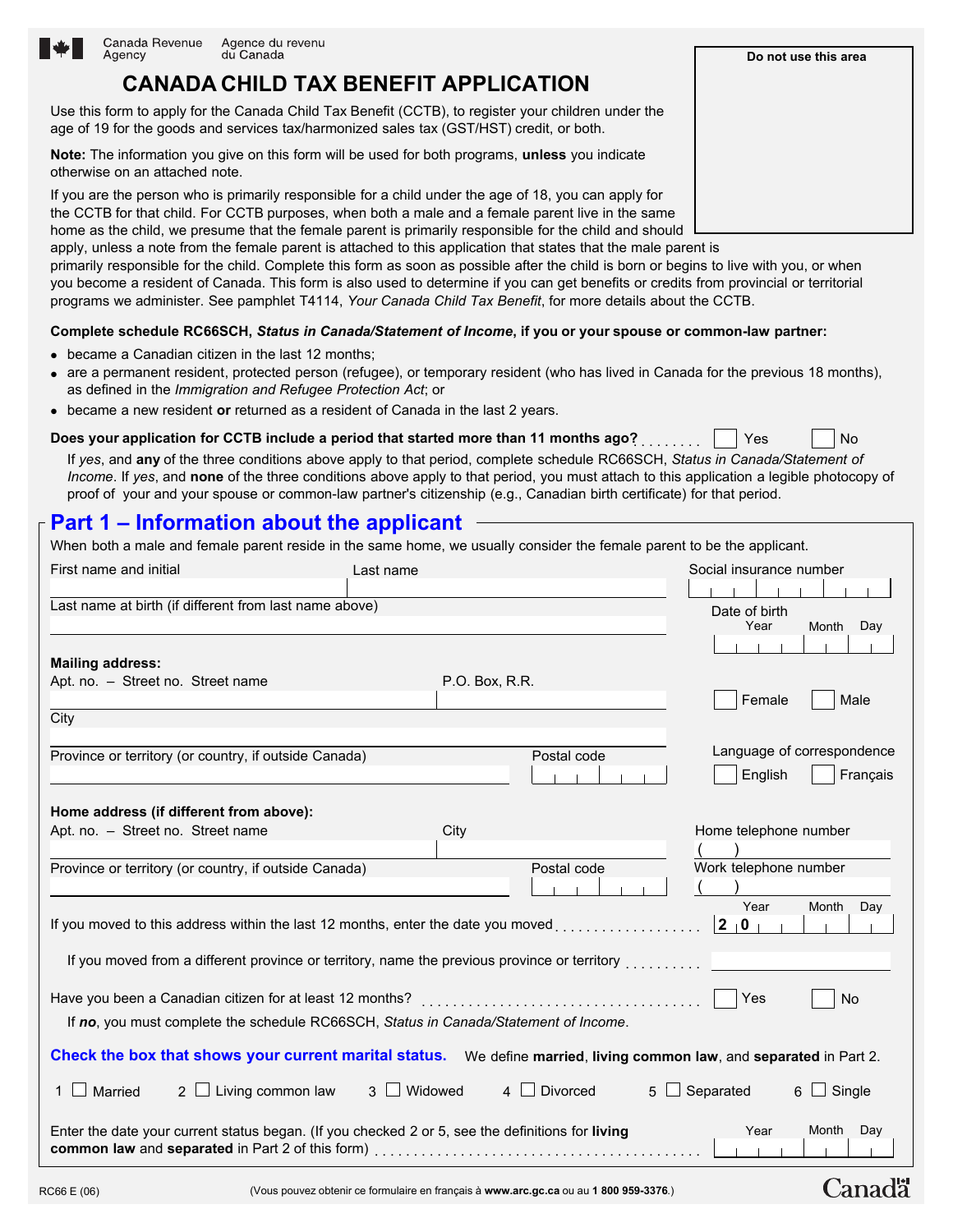## **Part 2 – Information about your spouse or common-law partner**

| First name and initial                                                                                                            | Last name                                                                                                                                                                                                                                                                                                                       | Social insurance number |
|-----------------------------------------------------------------------------------------------------------------------------------|---------------------------------------------------------------------------------------------------------------------------------------------------------------------------------------------------------------------------------------------------------------------------------------------------------------------------------|-------------------------|
|                                                                                                                                   |                                                                                                                                                                                                                                                                                                                                 |                         |
| If your spouse or common-law partner's address is different from your address, please explain:                                    |                                                                                                                                                                                                                                                                                                                                 |                         |
|                                                                                                                                   |                                                                                                                                                                                                                                                                                                                                 | Date of birth           |
| Last name at birth (if different from last name above)                                                                            |                                                                                                                                                                                                                                                                                                                                 | Year<br>Day<br>Month    |
|                                                                                                                                   | Female<br>Male                                                                                                                                                                                                                                                                                                                  |                         |
| Has your spouse or common-law partner been a Canadian citizen for at least 12 months? [1, 1, 1, 1, 1, 1, 1, 1,                    |                                                                                                                                                                                                                                                                                                                                 | Yes<br>No               |
| If no, you must complete schedule RC66SCH, Status in Canada/Statement of Income.                                                  |                                                                                                                                                                                                                                                                                                                                 |                         |
|                                                                                                                                   |                                                                                                                                                                                                                                                                                                                                 |                         |
| <b>Married</b>                                                                                                                    | not your spouse, and any of the following applies. He or she:                                                                                                                                                                                                                                                                   |                         |
| You are married and have a spouse when<br>you are legally married.                                                                | has been living with you in a conjugal relationship for at least 12 continuous<br>1)<br>months:                                                                                                                                                                                                                                 |                         |
|                                                                                                                                   | is the parent of your child by birth or adoption; or<br>2)                                                                                                                                                                                                                                                                      |                         |
| <b>Separated</b><br>You are separated when you start living<br>separate and apart from your spouse or                             | has custody and control of your child (or had custody and control<br>3)<br>immediately before your child turned 19 years of age) and your child is wholly<br>dependent on that person for support.                                                                                                                              |                         |
| common-law partner because of a breakdown in<br>the relationship for a period of at least 90 days<br>and you have not reconciled. | In addition, an individual immediately becomes your common-law partner if you<br>previously lived together in a conjugal relationship for at least 12 continuous<br>months and you have resumed living together in such a relationship. Under                                                                                   |                         |
| Note: Separated status begins on the first<br>day of the period (at least 90 days) in which<br>you lived apart.                   | proposed changes, this condition will no longer exist. The effect of this<br>proposed change is that a person (other than a person described in 2) or 3)<br>above) will be your common-law partner only after your current relationship with<br>that person has lasted at least 12 continuous months. This proposed change will |                         |
|                                                                                                                                   | apply to 2001 and later years.                                                                                                                                                                                                                                                                                                  |                         |

Reference to "12 continuous months" in this definition includes any period that you were separated for less than 90 days because of a breakdown in the relationship.

## **Part 3 – Information about your child(ren)**

**Complete this part to provide information about your child(ren). Do not provide information about a child for whom you have already applied, or for whom you receive, the CCTB.** 

### **Proof of birth**

**Living common law**

Attach proof of birth to this completed form if the Canada Revenue Agency has not previously paid CCTB benefits or the GST/HST credit for the child, **and** either of the following applies:

• the child was born outside Canada; or

You have a **common-law partner** and are living common law if you are living in a conjugal relationship with a person who is

• the child was born in Canada and is one year of age or older.

Attach **legible photocopies of all sides of all pages** of one of the following documents for proof of birth:

- a baptismal or cradle roll certificate or other church record;
- a birth certificate or birth registration;
- the hospital record of birth or the record of the physician, nurse, or midwife who attended the birth;
- a Record of Landing or Confirmation of Permanent Residence issued by Citizenship and Immigration Canada;
- a citizenship certificate; or
- a Notice of Decision or a Temporary Resident's Permit issued under the *Immigration and Refugee Protection Act*.

• a passport;

### First child (Do not include children for whom you have already applied.)

| First name and initial                                          | Last name                                             |               |              |
|-----------------------------------------------------------------|-------------------------------------------------------|---------------|--------------|
|                                                                 |                                                       | Female        | Male         |
| Place of birth:<br>City                                         | Province or territory (or country, if outside Canada) |               |              |
|                                                                 |                                                       | Date of birth |              |
|                                                                 |                                                       | Year          | Month<br>Day |
| What is this child's relationship to you?                       |                                                       |               |              |
| Have you been primarily responsible for this child since birth? |                                                       | Yes           | No           |
|                                                                 |                                                       | Year          | Month<br>Day |
| If no, when did you become primarily responsible for the child? |                                                       |               |              |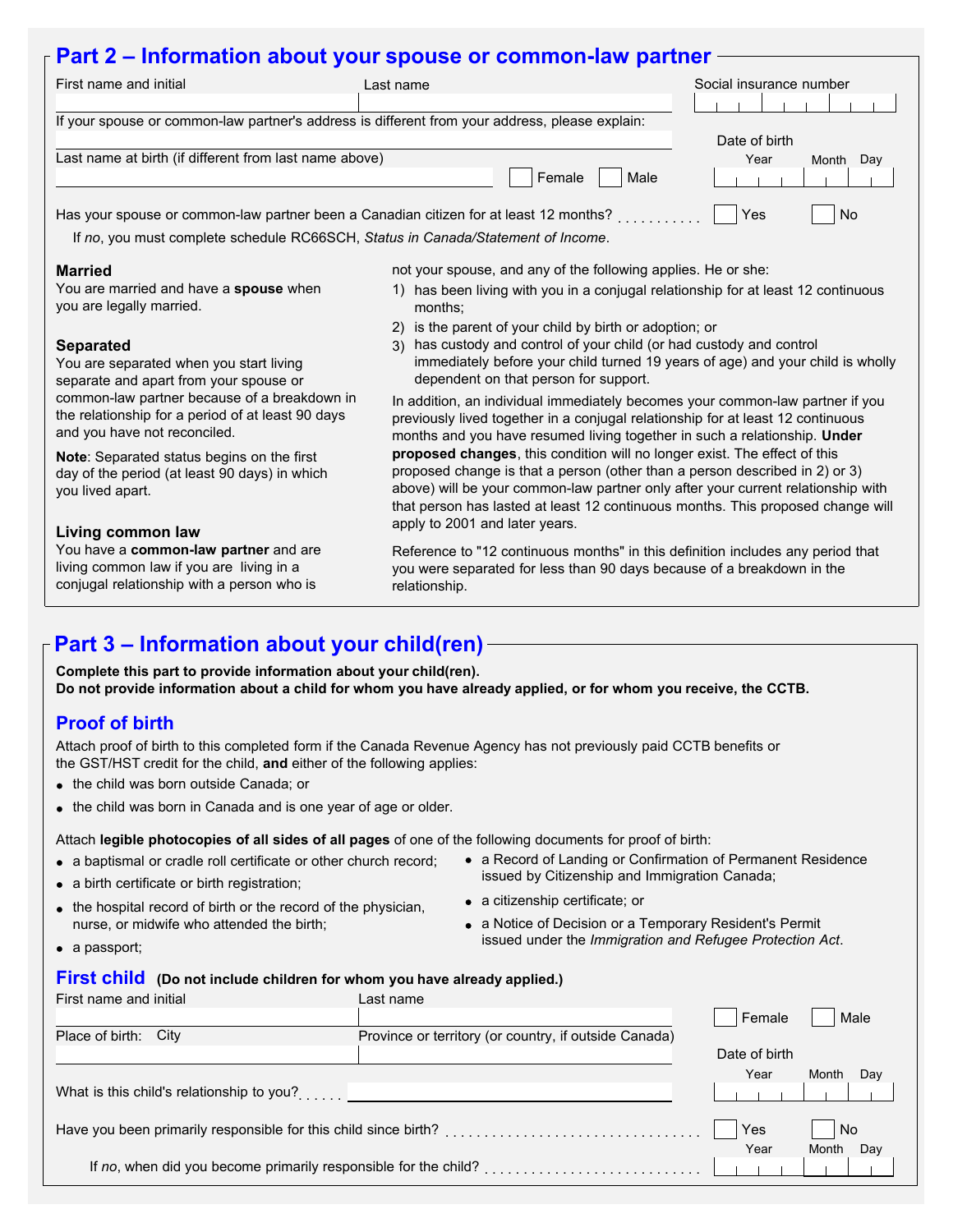# **Part 3 – continued**

| Second child (Do not include children for whom you have already applied.)                                                                                                                                    |                                                                 |               |              |  |
|--------------------------------------------------------------------------------------------------------------------------------------------------------------------------------------------------------------|-----------------------------------------------------------------|---------------|--------------|--|
| First name and initial                                                                                                                                                                                       | Last name                                                       |               |              |  |
|                                                                                                                                                                                                              |                                                                 | Female        | Male         |  |
| Place of birth: City                                                                                                                                                                                         | Province or territory (or country, if outside Canada)           |               |              |  |
|                                                                                                                                                                                                              |                                                                 | Date of birth |              |  |
|                                                                                                                                                                                                              |                                                                 | Year          | Month<br>Day |  |
| What is this child's relationship to you?                                                                                                                                                                    |                                                                 |               |              |  |
|                                                                                                                                                                                                              |                                                                 |               |              |  |
|                                                                                                                                                                                                              |                                                                 | Yes           | No           |  |
|                                                                                                                                                                                                              |                                                                 | Year          | Month<br>Day |  |
|                                                                                                                                                                                                              |                                                                 |               |              |  |
|                                                                                                                                                                                                              |                                                                 |               |              |  |
|                                                                                                                                                                                                              |                                                                 |               |              |  |
| Third child (Do not include children for whom you have already applied.)                                                                                                                                     |                                                                 |               |              |  |
| First name and initial                                                                                                                                                                                       | Last name                                                       |               |              |  |
|                                                                                                                                                                                                              |                                                                 | Female        | Male         |  |
| Place of birth: City                                                                                                                                                                                         | Province or territory (or country, if outside Canada)           |               |              |  |
|                                                                                                                                                                                                              |                                                                 | Date of birth |              |  |
|                                                                                                                                                                                                              |                                                                 | Year          | Month<br>Day |  |
| What is this child's relationship to you?                                                                                                                                                                    |                                                                 |               |              |  |
|                                                                                                                                                                                                              |                                                                 |               |              |  |
|                                                                                                                                                                                                              |                                                                 |               | <b>No</b>    |  |
|                                                                                                                                                                                                              |                                                                 | Year          | Month Day    |  |
|                                                                                                                                                                                                              | If no, when did you become primarily responsible for the child? |               |              |  |
|                                                                                                                                                                                                              |                                                                 |               |              |  |
| If you are applying for more than three children, use a separate sheet of paper to give the information requested above for the<br>additional children. Sign the sheet and attach it to your completed form. |                                                                 |               |              |  |

# **Part 4 – Change of recipient**

| Complete this part if someone else has applied for, or is receiving, the CCTB for the child(ren). |                             |                                                            |  |
|---------------------------------------------------------------------------------------------------|-----------------------------|------------------------------------------------------------|--|
| Name, address, and telephone number<br>of previous caregiver or agency                            | Name of child (or children) | Date the child (ren) left the<br>previous recipient's care |  |
|                                                                                                   |                             | Year<br>Month<br>Day<br>$2 \cdot 0$                        |  |
| Previous caregiver's signature                                                                    |                             |                                                            |  |
| If you cannot get the previous caregiver's signature, please explain:                             |                             |                                                            |  |
|                                                                                                   |                             |                                                            |  |

## **Part 5 – Certification**

| We cannot process this form unless it is signed. If you are married or living common law, your spouse or common-law partner<br>also needs to sign this form.                                                                                |  |                                                    |      |  |  |
|---------------------------------------------------------------------------------------------------------------------------------------------------------------------------------------------------------------------------------------------|--|----------------------------------------------------|------|--|--|
| I certify that the information given on this form is, to the best of my knowledge, correct and complete.                                                                                                                                    |  |                                                    |      |  |  |
| <b>Applicant's signature</b>                                                                                                                                                                                                                |  | It is a serious offence to make a false statement. | Date |  |  |
|                                                                                                                                                                                                                                             |  |                                                    |      |  |  |
| Spouse or common-law partner's signature<br>Date                                                                                                                                                                                            |  |                                                    |      |  |  |
|                                                                                                                                                                                                                                             |  | It is a serious offence to make a false statement. |      |  |  |
| If you cannot get your spouse or common-law partner's signature, please explain:                                                                                                                                                            |  |                                                    |      |  |  |
|                                                                                                                                                                                                                                             |  |                                                    |      |  |  |
| Use the checklist on the back of this page to be sure you have filled out all the proper sections. You will also find<br>information on where to send your completed form and a section to apply for direct deposit for your CCTB payments. |  |                                                    |      |  |  |